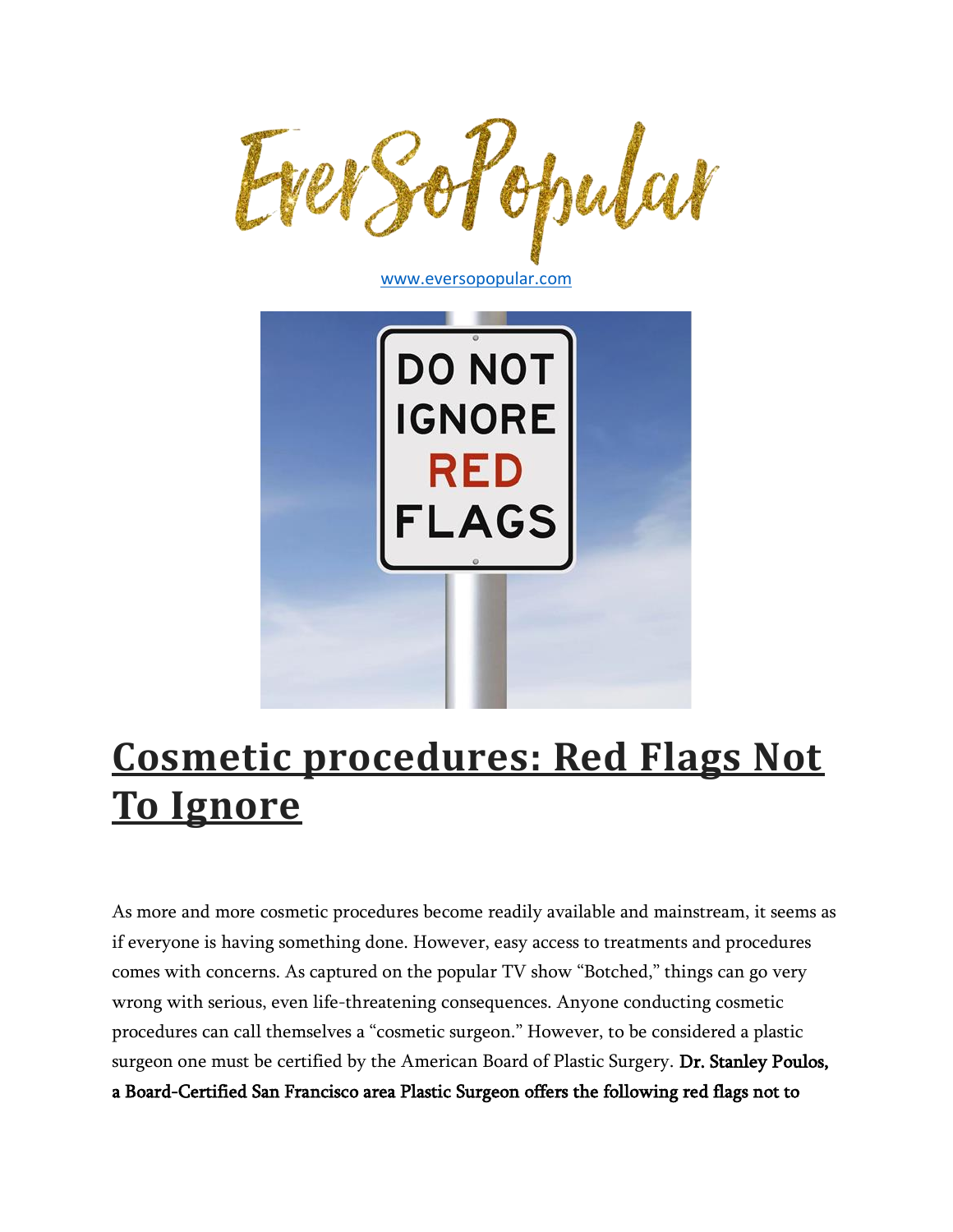ignore when selecting a plastic surgeon, dermatologist, aesthetician or anyone else you plan to trust your body with.

#### 1. They offer discount coupons.

Discount coupons make sense if you're looking for a haircut or a massage, not for plastic surgery. "Don't bargain shop when it comes to something serious like surgery. You want to make sure you research the average prices and if something seems too steep of a discount, beware;" Dr. Poulos says.

#### 2. The surgeon is not Board-Certified.

Look for credentials, someone who is Board-Certified in plastic surgery by the American Board of Plastic Surgery. If they are they usually have this credential prominently visible in their office and on their website. This means the surgeon has had at least six years of surgical training with two or three years devoted specifically to plastic surgery, has passed rigorous oral and written examinations and has demonstrated safe and ethical surgical practice.

#### 3. They make lofty promises.

Dr. Poulos states that, "Any surgeon that promises to make you look like a celebrity or says he can make you look 30 years younger, is over-promising. A skilled surgeon knows the potential and limitations of surgery and will be clear about this from the start. A good surgeon will want you to look like an improved version of you, not someone else."

#### 4. The surgeon's operating facility is not accredited.

Often plastic surgery is performed in an ambulatory care center or the surgeon's office-based surgical facility. "Either way, "you want to make sure the facility is properly accredited. Accreditation ensures that strict standards are met for proper equipment, safety, surgeon credentials and staffing," stresses Dr. Poulos.

#### 5. They try to "up-sell" potential patients.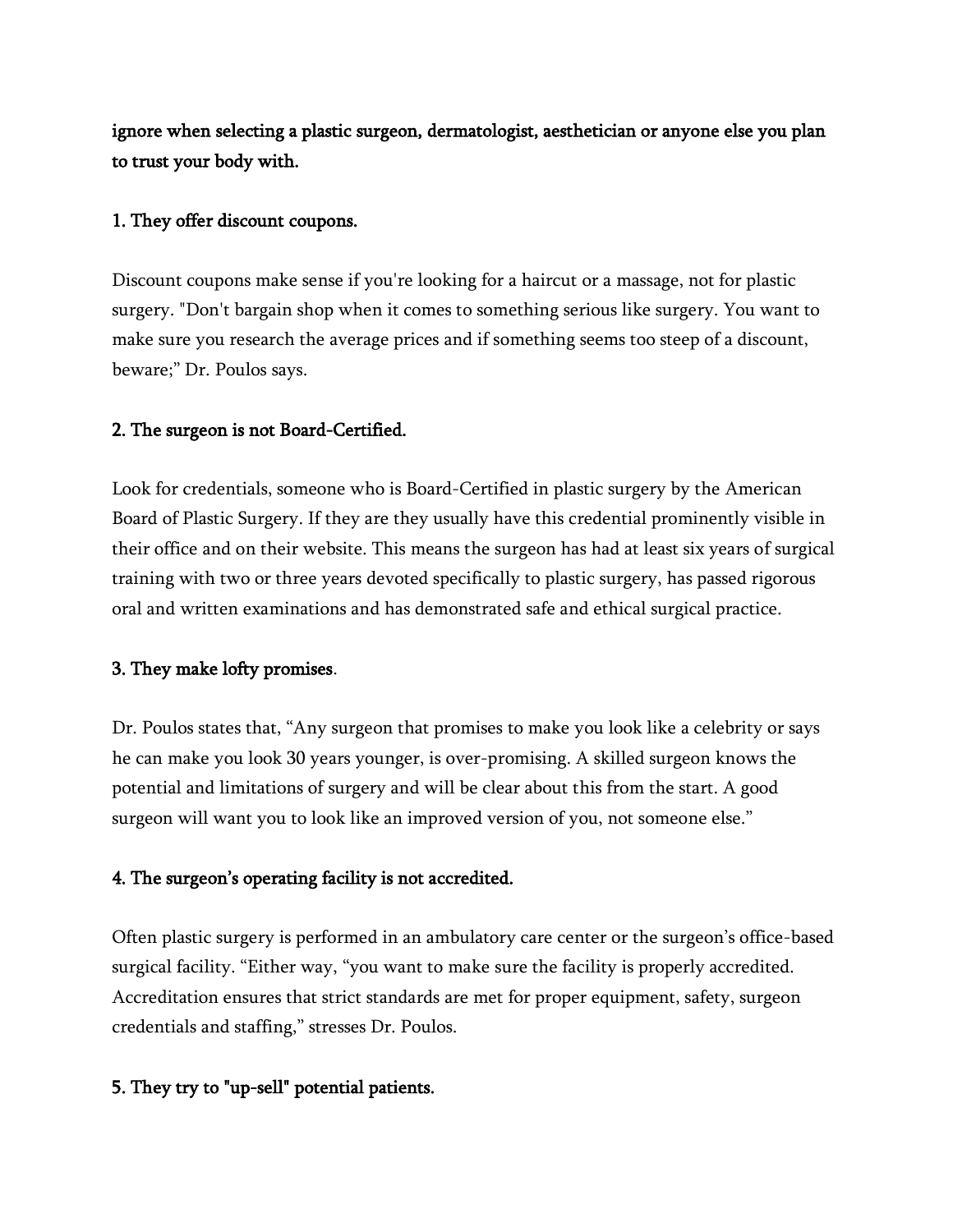An initial consultation with a plastic surgeon should be a collaborative effort in which doctor and patient come to an agreement about which course of treatment is best. It's reasonable for the surgeon to suggest alternative approaches, but that it's worrisome if he/she uses highpressure tactics. "Your surgeon may suggest consideration of more or different procedures than your initial request but should have sound reasons why this is his/her advice," says Dr. Poulos.

### 6. The consultation is short and lacks professionalism.

The first visit with a plastic surgeon must be a thorough, get-to-know-you session in which both patient and doctor determine if they can work together. Also trust how the overall consultation experience feels to you. Is the staff friendly and welcoming? Was your phone call handled professionally? Did they follow through on getting your promised information? Are they clear about all costs and how the procedure will go?

## 7. They've been censured or sued several times.

"Just because a surgeon has faced a malpractice lawsuit doesn't mean they are incompetent. In today's medical climate, even first-rate surgeons are sometimes sued. However, "be wary of a surgeon who has been sued more than a few times or have been censured by the state medical board," says Poulos.

**8. They don't provide before and after photos**. If you're interested in a procedure, you should see what the physician can do for you. One of the best ways to see the quality of work is to view before and after photos of their actual patients. If they won't show you any, they may not have enough experience, or success in that particular procedure.

## 9. When to Consider a Different Aesthetic Surgeon

Dr. Poulos says that, "Searching for a cosmetic surgeon is more manageable when you use a clearly defined system to make the choice. Consider all options and weigh them cautiously. If you're consulting with a cosmetic surgeon and any of the above red-flags come up, consider looking for a different surgeon."